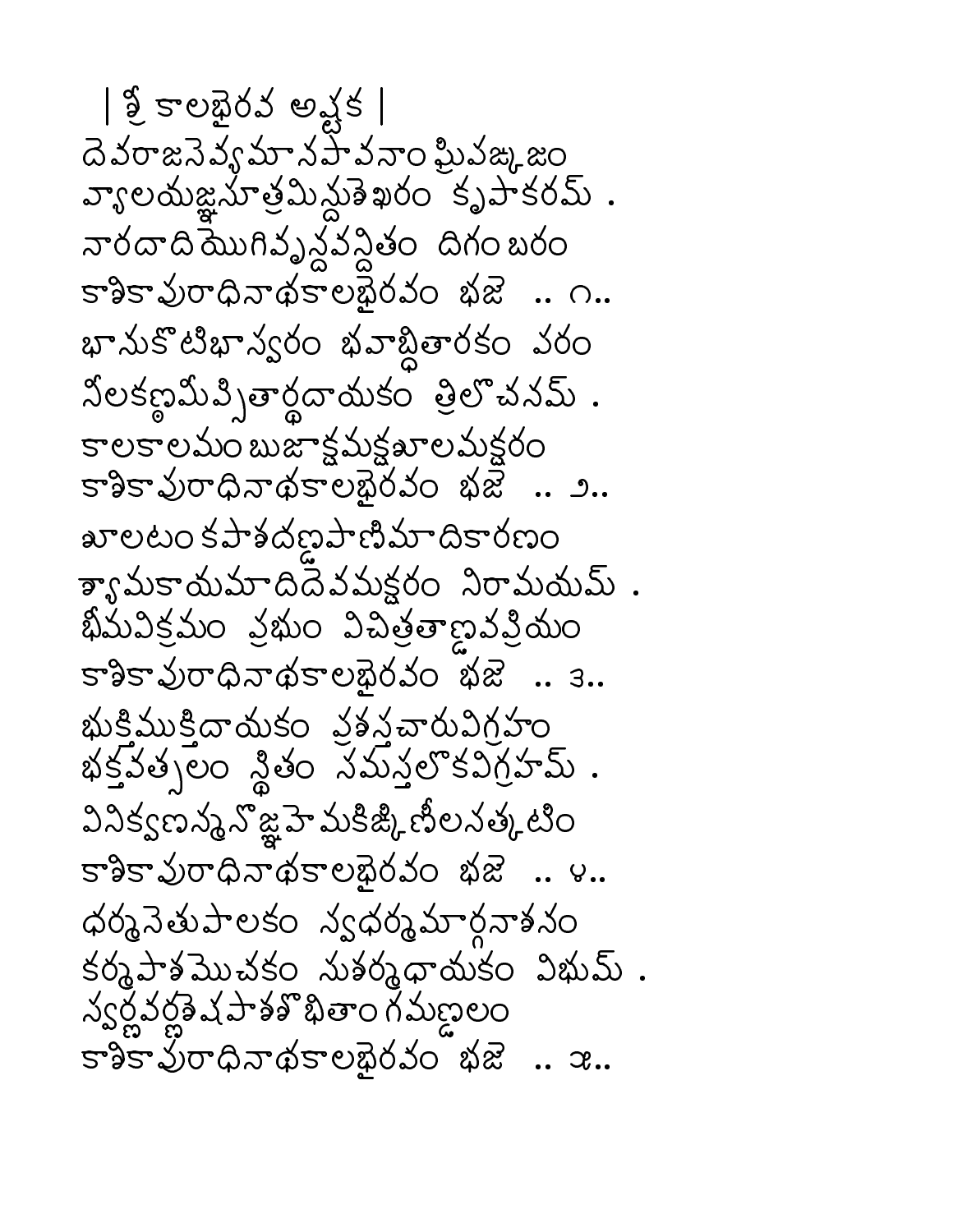రత్న పాదుకావ్రభాభిరామపాదయుగ్మకం  $\lambda$ త్యమద్యితోయమిష్టదైవతం నిరంజనమ్. మృత్యుదర్చనాశనం కరాలదం వ్షమొక్షణం కాశికావురాధినాథకాలభైరవం భజ .. ౬..